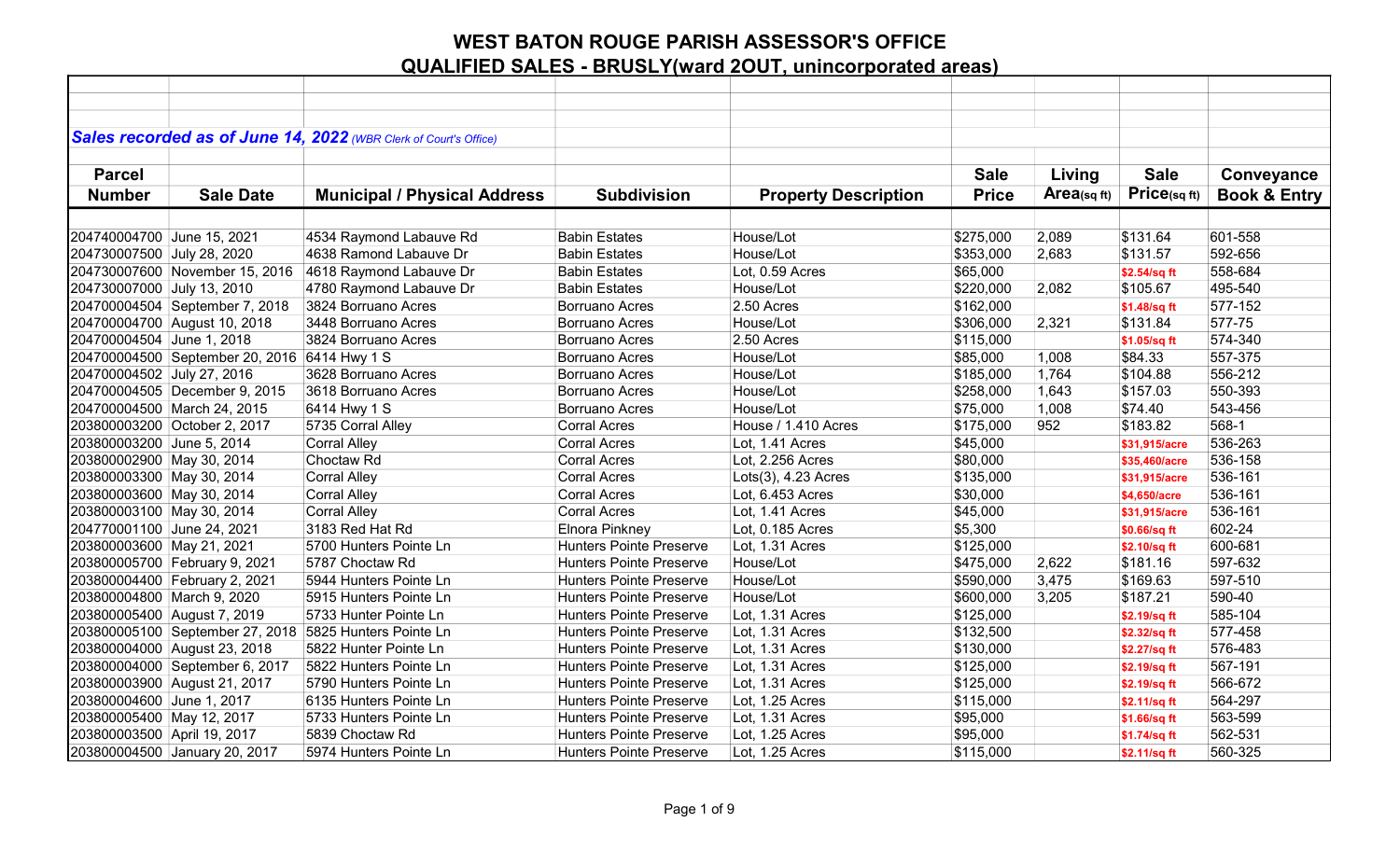|                             |                                                 | Sales recorded as of June 14, 2022 (WBR Clerk of Court's Office)     |                                |                             |              |            |              |                         |
|-----------------------------|-------------------------------------------------|----------------------------------------------------------------------|--------------------------------|-----------------------------|--------------|------------|--------------|-------------------------|
|                             |                                                 |                                                                      |                                |                             |              |            |              |                         |
| <b>Parcel</b>               |                                                 |                                                                      |                                |                             | <b>Sale</b>  | Living     | <b>Sale</b>  | Conveyance              |
| <b>Number</b>               | <b>Sale Date</b>                                | <b>Municipal / Physical Address</b>                                  | <b>Subdivision</b>             | <b>Property Description</b> | <b>Price</b> | Area(sqft) | Price(sq ft) | <b>Book &amp; Entry</b> |
|                             |                                                 |                                                                      |                                |                             |              |            |              |                         |
|                             | 203800005700 September 27, 2016 5787 Choctaw Rd |                                                                      | <b>Hunters Pointe Preserve</b> | Lot, 1.25 Acres             | \$72,500     |            |              | 557-529                 |
|                             | 203800005800 September 27, 2016 5757 Choctaw Rd |                                                                      | <b>Hunters Pointe Preserve</b> | Lot, 1.25 Acres             | \$78,000     |            | \$1.33/sq ft | 557-533                 |
| 203800004700 June 6, 2016   |                                                 | 5945 Hunters Pointe Ln                                               | Hunters Pointe Preserve        | Lot, 1.25 Acres             | \$105,000    |            | \$1.43/sq ft | 555-118                 |
|                             |                                                 | 5859 Choctaw Rd                                                      | <b>Hunters Pointe Preserve</b> | Lot, 1.25 Acres             |              |            | \$1.93/sq ft | 554-290                 |
| 203800003400 May 13, 2016   |                                                 |                                                                      |                                |                             | \$85,000     |            | \$1.56/sq ft |                         |
|                             | 203800003500 March 28, 2016                     | 5839 Choctaw Rd                                                      | <b>Hunters Pointe Preserve</b> | Lot, 1.25 Acres             | \$90,000     |            | \$1.65/sq ft | 553-93                  |
|                             | 203800005100 November 25, 2015                  | 5825 Hunters Pointe Ln                                               | <b>Hunters Pointe Preserve</b> | Lot, 1.31 Acres             | \$95,000     |            | \$1.66/sq ft | 550-242                 |
|                             | 203800004400 November 10, 2015                  | 5944 Hunters Pointe Ln                                               | <b>Hunters Pointe Preserve</b> | Lot, 1.25 Acres             | \$115,000    |            | \$2.11/sq ft | 549-694                 |
|                             | 203800005000 October 1, 2015                    | 5855 Hunters Pointe Ln                                               | <b>Hunters Pointe Preserve</b> | Lot, 1.31 Acres             | \$95,000     |            | \$1.66/sq ft | 549-48                  |
|                             |                                                 | 203800003900 September 30, 2015 5790 / 5822 / 5852 Hunters Pointe Ln | <b>Hunters Pointe Preserve</b> | Lots(3), 3.84 Acres         | \$270,000    |            | \$1.61/sq ft | 548-697                 |
|                             |                                                 | 203800004300 September 28, 2015 5914 Hunters Pointe Ln               | <b>Hunters Pointe Preserve</b> | Lot, 1.28 Acres             | \$85,000     |            | \$1.52/sq ft | 548-652                 |
|                             | 203800005800 September 11, 2015 5757 Choctaw Rd |                                                                      | <b>Hunters Pointe Preserve</b> | Lot, 1.25 Acres             | \$75,000     |            | n/a          | 548-431                 |
|                             | 203800005600 September 3, 2015                  | 5819 Choctaw Rd                                                      | <b>Hunters Pointe Preserve</b> | Lot, 1.24 Acres             | \$95,000     |            | \$1.76/sq ft | 548-205                 |
|                             | 203800002800 August 19, 2015                    | 5879 Choctaw Rd                                                      | <b>Hunters Pointe Preserve</b> | Lot, 1.25 Acres             | \$80,000     |            | \$1.47/sq ft | 547-608                 |
| 203800003600 June 8, 2015   |                                                 | 5700 Hunters Pointe Ln                                               | <b>Hunters Pointe Preserve</b> | Lot, 1.31 Acres             | \$75,000     |            | \$1.31/sq ft | 546-90                  |
| 203800004200 May 28, 2015   |                                                 | 5882 Hunters Pointe Ln                                               | Hunters Pointe Preserve        | Lot, 1.31 Acres             | \$90,000     |            | \$1.58/sq ft | 545-626                 |
| 203800005000 May 6, 2015    |                                                 | 5855 / 5763 / 5733 Hunters Pointe Ln                                 | <b>Hunters Pointe Preserve</b> | Lots $(3)$ , 3.85 Acres     | \$270,000    |            | \$1.61/sq ft | 545-92                  |
| 203800003700 May 6, 2015    |                                                 | 5730 Hunters Pointe Ln                                               | <b>Hunters Pointe Preserve</b> | Lot, 1.29 Acres             | \$90,000     |            | \$1.60/sq ft | 545-95                  |
| 203800004800 May 1, 2015    |                                                 | 5915 Hunters Pointe Ln                                               | <b>Hunters Pointe Preserve</b> | Lot, 1.31 Acres             | \$95,000     |            | \$1.66/sq ft | 544-651                 |
| 203800003800 May 1, 2015    |                                                 | 5760 Hunters Pointe Ln                                               | <b>Hunters Pointe Preserve</b> | Lot, 1.31 Acres             | \$95,000     |            | \$1.66/sq ft | 544-682                 |
| 203800005200 May 1, 2015    |                                                 | 5793 Hunters Pointe Ln                                               | <b>Hunters Pointe Preserve</b> | Lot, 1.31 Acres             | \$80,000     |            | \$1.40/sq ft | 544-686                 |
| 203800005500 May 1, 2015    |                                                 | 5703 Hunters Pointe Ln                                               | <b>Hunters Pointe Preserve</b> | Lot, 1.31 Acres             | \$90,000     |            | \$1.58/sq ft | 544-690                 |
| 203800004900 April 17, 2015 |                                                 | 5885 Hunters Pointe Ln                                               | <b>Hunters Pointe Preserve</b> | Lot, 1.31 Acres             | \$90,000     |            | \$1.58/sq ft | 544-259                 |
|                             | 204730001800 March 15, 2021                     | 6222 Gail Av                                                         | Labauve Estates                | House/Lot                   | \$195,000    | 1,522      | \$128.12     | 598-530                 |
|                             | 204730002100 January 20, 2021                   | 6252 Gail Av                                                         | Labauve Estates                | House/Lot                   | \$190,000    | 2,276      | \$83.48      | 597-392                 |
| 204730004700 April 5, 2019  |                                                 | 4811 Tara Av                                                         | Labauve Estates                | House/Lot                   | \$198,500    | 1,569      | \$126.51     | 581-430                 |
|                             | 204730002700 August 20, 2018                    | 6265 Gail Av                                                         | Labauve Estates                | House/Lot                   | \$168,500    | 1,548      | \$108.85     | 576-437                 |
| 204730003400 April 20, 2018 |                                                 | 6204 Deanna Av                                                       | <b>Labauve Estates</b>         | House/Lot                   | \$226,000    | 2,166      | \$104.34     | 573-37                  |
| 204730003700 March 5, 2018  |                                                 | 6234 Deanna Av                                                       | Labauve Estates                | House/Lot                   | \$215,000    | 1,613      | \$133.29     | 572-9                   |
| 204730004800 July 5, 2017   |                                                 | 4810 Tara Av                                                         | Labauve Estates                | House/Lot                   | \$248,000    | 2,395      | \$103.55     | 565-293                 |
| 204730002800 June 7, 2017   |                                                 | 6255 Gail Av                                                         | Labauve Estates                | House/Lot                   | \$177,000    | 1,596      | \$110.90     | 564-595                 |
| 204730002100 July 11, 2016  |                                                 | 6252 Gail Av                                                         | Labauve Estates                | House/Lot                   | \$235,000    | 2,276      | \$103.25     | 555-665                 |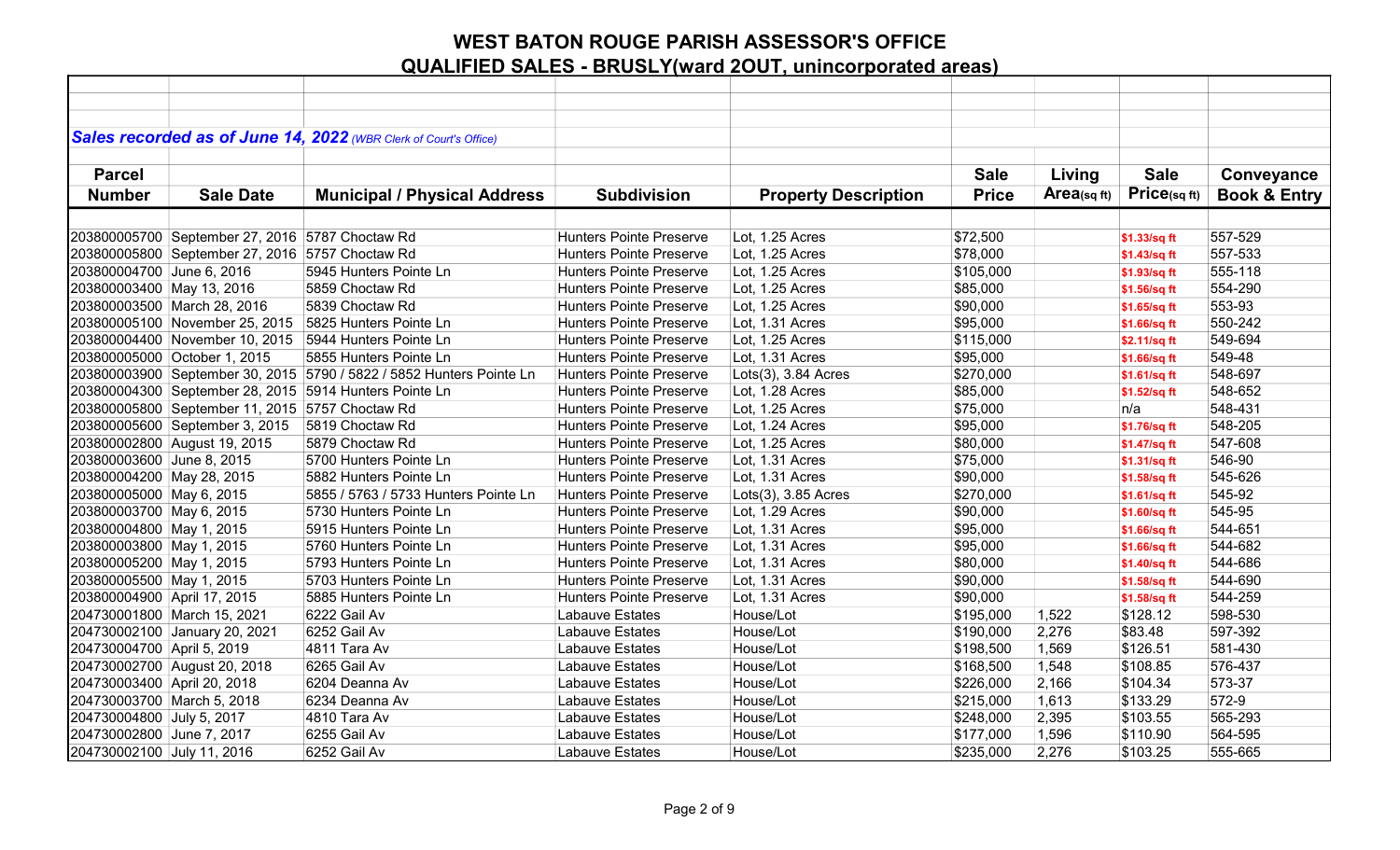|                             |                                | Sales recorded as of June 14, 2022 (WBR Clerk of Court's Office) |                                   |                             |              |            |              |                         |
|-----------------------------|--------------------------------|------------------------------------------------------------------|-----------------------------------|-----------------------------|--------------|------------|--------------|-------------------------|
|                             |                                |                                                                  |                                   |                             |              |            |              |                         |
| <b>Parcel</b>               |                                |                                                                  |                                   |                             | <b>Sale</b>  | Living     | <b>Sale</b>  | Conveyance              |
| <b>Number</b>               | <b>Sale Date</b>               | <b>Municipal / Physical Address</b>                              | <b>Subdivision</b>                | <b>Property Description</b> | <b>Price</b> | Area(sqft) | Price(sq ft) | <b>Book &amp; Entry</b> |
|                             |                                |                                                                  |                                   |                             |              |            |              |                         |
|                             | 204730003400 November 9, 2015  | 6204 Deanna Av                                                   | Labauve Estates                   | House/Lot                   | \$110,000    | 2,166      | \$50.78      | 549-687                 |
|                             | 204730004000 September 5, 2014 | 6264 Deanna Av                                                   | Labauve Estates                   | House/Lot                   | \$174,000    | 1,709      | \$101.81     | 538-626                 |
|                             | 204730002800 February 18, 2014 | 6255 Gail Av                                                     | Labauve Estates                   | House/Lot                   | \$169,000    | 1,596      | \$105.89     | 532-38                  |
|                             | 204730002100 December 26, 2012 | 6252 Gail Av                                                     | Labauve Estates                   | House/Lot                   | \$224,000    | 2,276      | \$98.42      | 520-82                  |
|                             | 204730005100 September 5, 2012 | 6239 Deanna Av                                                   | Labauve Estates                   | House/Lot                   | \$178,000    | 1,749      | \$101.77     | 516-684                 |
| 204730001800 March 9, 2012  |                                | 6222 Gail Av                                                     | Labauve Estates                   | House/Lot                   | \$82,500     | 1,522      | \$54.20      | 510-484                 |
| 204730003801 June 6, 2011   |                                | 6254 Deanna Av                                                   | Labauve Estates                   | Lot                         | \$29,000     |            | n/a          | 503-544                 |
| 204730003800 June 1, 2011   |                                | 6244 Deanna Av                                                   | Labauve Estates                   | House/Lot                   | \$165,500    | 1,658      | \$99.82      | 503-350                 |
|                             | 204730002700 March 10, 2010    | 6265 Gail Av                                                     | Labauve Estates                   | House/Lot                   | \$143,000    | 1,548      | \$92.38      | 493-81                  |
|                             | 204730002800 February 9, 2010  | 6255 Gail Av                                                     | Labauve Estates                   | House/Lot                   | \$150,000    | 1,596      | \$93.98      | 492-210                 |
| 204730005300 May 9, 2014    |                                | 6219 Deanna Av                                                   | Labauve Estates                   | House/Lot                   | \$163,500    | 1,522      | \$107.42     | 535-408                 |
|                             | 204730001800 December 13, 2013 | 6222 Gail Av                                                     | Labauve Estates                   | House/Lot                   | \$159,000    | 1,522      | \$104.47     | 529-236                 |
|                             | 204750003700 August 10, 2020   | 3689 Lukeville Ln                                                | Lukeville                         | House/Lot                   | \$130,000    | 1,014      | \$128.21     | 593-368                 |
| 204780005300 May 15, 2019   |                                | 2624 Lukeville Ln                                                | Lukeville                         | House/Lot                   | \$42,000     | 962        | \$43.66      | 582-423                 |
|                             | 204780006800 January 22, 2018  | 2743 Lukeville Ln                                                | Lukeville                         | House/Lot                   | \$138,500    | 1,211      | \$114.37     | 571-37                  |
| 204780004300 April 4, 2016  |                                | 2764 Lukeville Ln                                                | Lukeville                         | Lot                         | \$4,000      |            | \$0.56/sq ft | 553-204                 |
| 204780007100 May 5, 2015    |                                | 2773 Lukeville Ln                                                | Lukeville                         | House/Lot                   | \$23,000     |            | n/a          | 545-18                  |
| 204760001300 July 16, 2014  |                                | 3446 Lukeville Ln                                                | Lukeville                         | House/Lot                   | \$25,000     | 1,116      | \$22.40      | 537-202                 |
| 204780007500 April 17, 2013 |                                | 2827 Lukeville Ln                                                | Lukeville                         | 0.34 Acres                  | \$25,000     |            | n/a          | 523-32                  |
|                             | 204760007400 November 14, 2011 | 3131 Lukeville Ln                                                | Lukeville                         | House/Lot                   | \$29,000     | 823        | \$35.24      | 507-644                 |
|                             | 204780006700 January 4, 2011   | 2733 Lukeville Ln                                                | Lukeville                         | Lot                         | \$10,000     |            | n/a          | 500-343                 |
|                             | 204760003000 January 4, 2011   | 3113 Lukeville Ln                                                | Lukeville                         | Lot                         | \$10,000     |            | n/a          | 500-343                 |
| 204780006500 May 27, 2014   |                                | 2713 Lukeville Ln                                                | Lukeville                         | Lot                         | \$35,000     |            | n/a          | 535-647                 |
|                             | 204700013600 December 6, 2021  | 3113 Louise Dr                                                   | <b>Morrisonville Acres</b>        | House/Lot                   | \$275,000    | 2,032      | \$135.33     | 606-114                 |
|                             | 204700013600 March 29, 2021    | 3113 Louise Dr                                                   | Morrisonville Acres               | House/Lot                   | \$189,000    | 2,032      | \$93.01      | 599-197                 |
| 204700011500 June 20, 2018  |                                | 3416 Louise Dr                                                   | Morrisonville Acres               | Lot, 0.64 Acres             | \$46,000     |            | \$1.65/sq ft | 575-61                  |
| 204700017500 July 21, 2016  |                                | 3133 / 3143 Pauls Ln                                             | Morrisonville Acres               | Lot                         | \$500        |            | n/a          | 556-145                 |
| 204700012900 May 13, 2010   |                                | 3020 Louise Dr                                                   | Morrisonville Acres               | House/Lot                   | \$188,000    | 1,547      | \$121.53     | 494-109                 |
| 204730000203 June 25, 2019  |                                | 4953 Raymond Labauve Dr                                          | Raymond Labauve Estates House/Lot |                             | \$193,000    | 1,025      | \$188.29     | 584-275                 |
| 204730009700 June 15, 2021  |                                | 4612 McKenzie Ln                                                 | Serenity                          | House/Lot                   | \$370,000    | 2,521      | \$146.77     | 601-562                 |
| 204730009500 May 8, 2018    |                                | 4632 McKenzie Ln                                                 | Serenity                          | House/Lot                   | \$296,000    | 1,920      | \$154.17     | 573-432                 |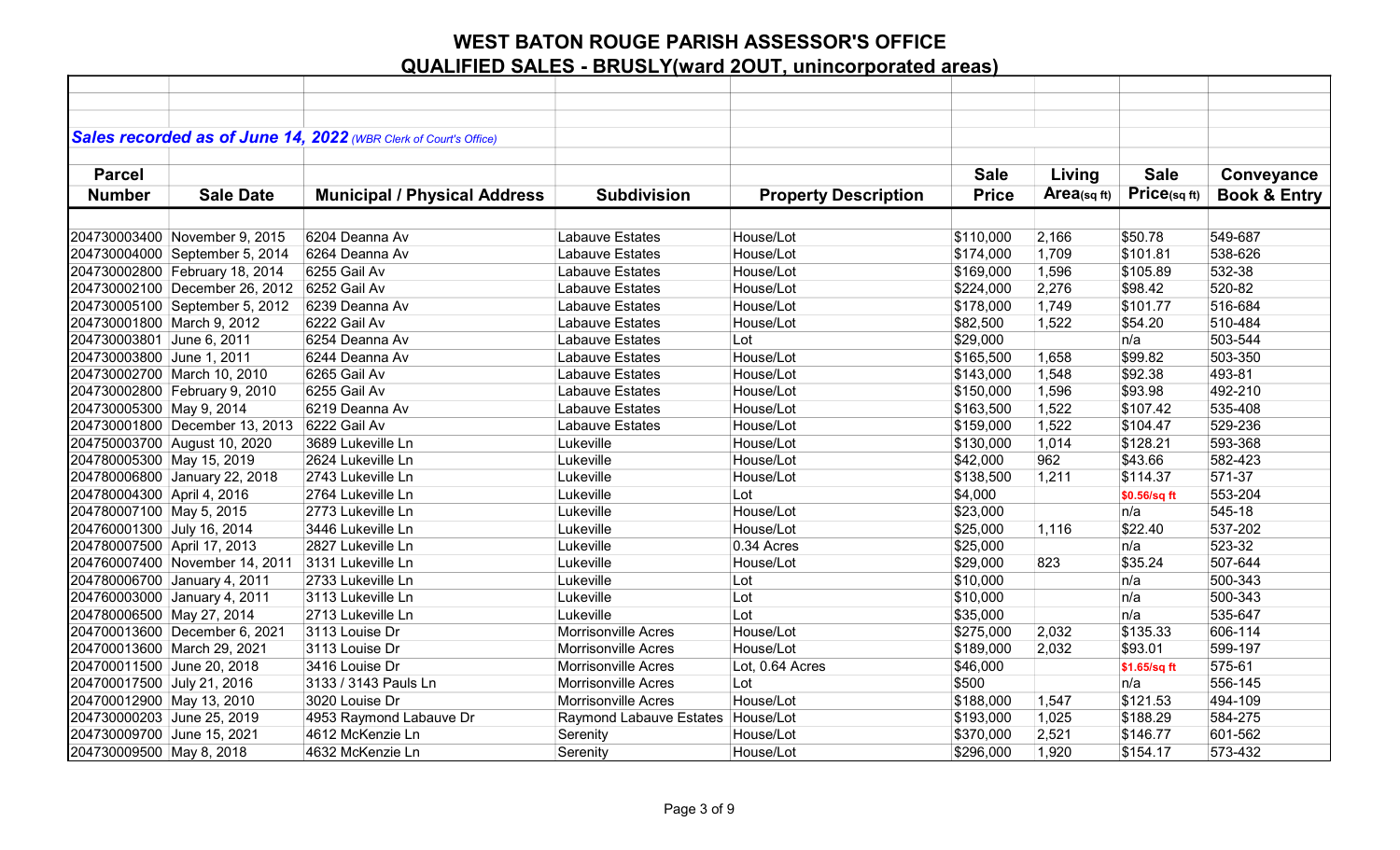|                             |                                                 | Sales recorded as of June 14, 2022 (WBR Clerk of Court's Office) |                           |                             |              |            |              |                         |
|-----------------------------|-------------------------------------------------|------------------------------------------------------------------|---------------------------|-----------------------------|--------------|------------|--------------|-------------------------|
| <b>Parcel</b>               |                                                 |                                                                  |                           |                             | <b>Sale</b>  |            | <b>Sale</b>  |                         |
|                             |                                                 |                                                                  |                           |                             |              | Living     |              | Conveyance              |
| <b>Number</b>               | <b>Sale Date</b>                                | <b>Municipal / Physical Address</b>                              | <b>Subdivision</b>        | <b>Property Description</b> | <b>Price</b> | Area(sqft) | Price(sq ft) | <b>Book &amp; Entry</b> |
|                             |                                                 |                                                                  |                           |                             |              |            |              |                         |
|                             | 204730009300 February 24, 2017                  | 4623 McKenzie Ln                                                 | Serenity                  | Lot, 0.80 Acres             | \$81,000     |            | \$2.32/sq ft | 561-228                 |
| 204730009300 March 3, 2015  |                                                 | 4623 McKenzie Ln                                                 | Serenity                  | Lot, 0.8 Acres              | \$73,000     |            | \$2.10/sq ft | 543-75                  |
|                             | 204730009300 September 2, 2014                  | 4623 McKenzie Ln                                                 | Serenity                  | Lot                         | \$73,000     |            | n/a          | 538-526                 |
|                             | 204730009200 March 28, 2013                     | 4613 McKenzie Ln                                                 | Serenity                  | 0.803 Acres                 | \$75,000     |            | \$2.14/sq ft | 522-471                 |
|                             | 204730009600 October 26, 2012                   | 4622 McKenzie Ln                                                 | Serenity                  | 0.655 Acres                 | \$58,000     |            | \$2.03/sq ft | 518-432                 |
|                             | 204730009700 September 2, 2011                  | 4612 McKenzie Ln                                                 | Serenity                  | 0.613 Acres                 | \$64,400     |            | \$2.41/sq ft | 505-610                 |
|                             | 204730009700 January 7, 2011                    | 4612 McKenzie Ln                                                 | Serenity                  | 0.613 Acres                 | \$60,000     |            | \$2.25/sq ft | 500-426                 |
| 204700017700 June 11, 2015  |                                                 | 6450 Bertha Av                                                   | <b>Sky View Acres</b>     | House/Lot                   | \$314,999    | 3,484      | \$90.41      | 546-135                 |
|                             | 204710000900 September 13, 2018 4625 Choctaw Rd |                                                                  | Songy                     | House/Lot                   | \$228,000    | 1,303      | \$174.98     | 577-224                 |
| 204710000800 April 18, 2017 |                                                 | 4615 Choctaw Rd                                                  | Songy                     | House/Lot                   | \$210,000    | 2,023      | \$103.81     | 562-480                 |
|                             | 204710001300 October 30, 2015                   | 4737 Choctaw Rd                                                  | Songy                     | House/Lot                   | \$112,500    | 2,189      | \$51.39      | 549-560                 |
|                             | 204740000901 October 1, 2015                    | 4159 Choctaw Rd                                                  | Songy                     | House/Lot                   | \$185,000    | 1,666      | \$111.04     | 549-114                 |
|                             | 204710000800 February 3, 2014                   | 4615 Choctaw Rd                                                  | Songy                     | Lot                         | \$34,121     |            | n/a          | 531-398                 |
|                             | 204710000800 December 9, 2013                   | 4615 Choctaw Rd                                                  | Songy                     | House/Lot                   | \$120,833    | 2,023      | \$59.73      | 529-122                 |
|                             | 204710001000 January 23, 2012                   | 4645 Choctaw Rd                                                  | Songy                     | House/Lot                   | \$120,000    | 1,096      | \$109.49     | 509-462                 |
|                             | 204740001000 January 3, 2012                    | 4153 Choctaw Rd                                                  | Songy                     | House/Lot                   | \$56,000     | 789        | \$70.98      | 509-127                 |
| 204710001300 July 18, 2017  |                                                 | 4737 Choctaw Rd                                                  | Songy                     | Home/Lot                    | \$150,000    | 2,189      | \$68.52      | 565-525                 |
|                             | 204710001200 March 26, 2014                     | 4717 Choctaw Rd                                                  | Songy                     | House/Lot                   | \$159,000    | 1,556      | \$102.19     | 533-199                 |
|                             | 204750007700 September 1, 2020                  | 3594 Loup Ln                                                     | <b>Sugar Mill Estates</b> | House/Lot                   | \$255,000    | 2,230      | \$114.35     | 593-677                 |
| 204750009100 August 4, 2020 |                                                 | 3819 Loup Ln                                                     | <b>Sugar Mill Estates</b> | House/Lot                   | \$250,000    | 2,232      | \$112.01     | 593-235                 |
|                             | 204750005300 November 26, 2019                  | 3850 Loup Ln                                                     | <b>Sugar Mill Estates</b> | House/Lot                   | \$264,000    | 2,184      | \$120.88     | 587-431                 |
|                             | 204750007900 August 12, 2019                    | 3585 Loup Ln                                                     | <b>Sugar Mill Estates</b> | House/Lot                   | \$269,900    | 2,188      | \$123.35     | 585-160                 |
| 204750007300 May 29, 2019   |                                                 | 3666 Loup Ln                                                     | <b>Sugar Mill Estates</b> | House/Lot                   | \$265,000    | 2,150      | \$123.26     | 582-631                 |
|                             | 204750007200 October 18, 2018                   | 3686 Loup Ln                                                     | <b>Sugar Mill Estates</b> | House/Lot                   | \$309,000    | 2,612      | \$118.30     | 578-49                  |
| 204750008900 July 6, 2018   |                                                 | 3777 Loup Ln                                                     | <b>Sugar Mill Estates</b> | House/Lot                   | \$220,550    | 2,022      | \$109.08     | 575-398                 |
| 204750008800 May 16, 2018   |                                                 | 3757 Loup Ln                                                     | <b>Sugar Mill Estates</b> | House/Lot                   | \$285,000    | 2,613      | \$109.07     | 573-593                 |
| 204750008000 April 11, 2017 |                                                 | 3595 Loup Ln                                                     | <b>Sugar Mill Estates</b> | House/Lot                   | \$245,815    | 1,971      | \$124.72     | 562-367                 |
| 204750009000 April 4, 2017  |                                                 | 3797 Loup Ln                                                     | <b>Sugar Mill Estates</b> | House/Lot                   | \$277,900    | 2,407      | \$115.45     | 562-208                 |
|                             | 204750007900 March 22, 2017                     | 3585 Loup Ln                                                     | <b>Sugar Mill Estates</b> | House/Lot                   | \$260,425    | 2,188      | \$119.02     | 561-685                 |
|                             | 204750008200 March 14, 2017                     | 3627 Loup Ln                                                     | <b>Sugar Mill Estates</b> | House/Lot                   | \$269,900    | 2,350      | \$114.85     | 561-484                 |
|                             | 204750007800 December 16, 2016                  | 3584 Loup Ln                                                     | <b>Sugar Mill Estates</b> | House/Lot                   | \$241,900    | 1,953      | \$123.86     | 559-525                 |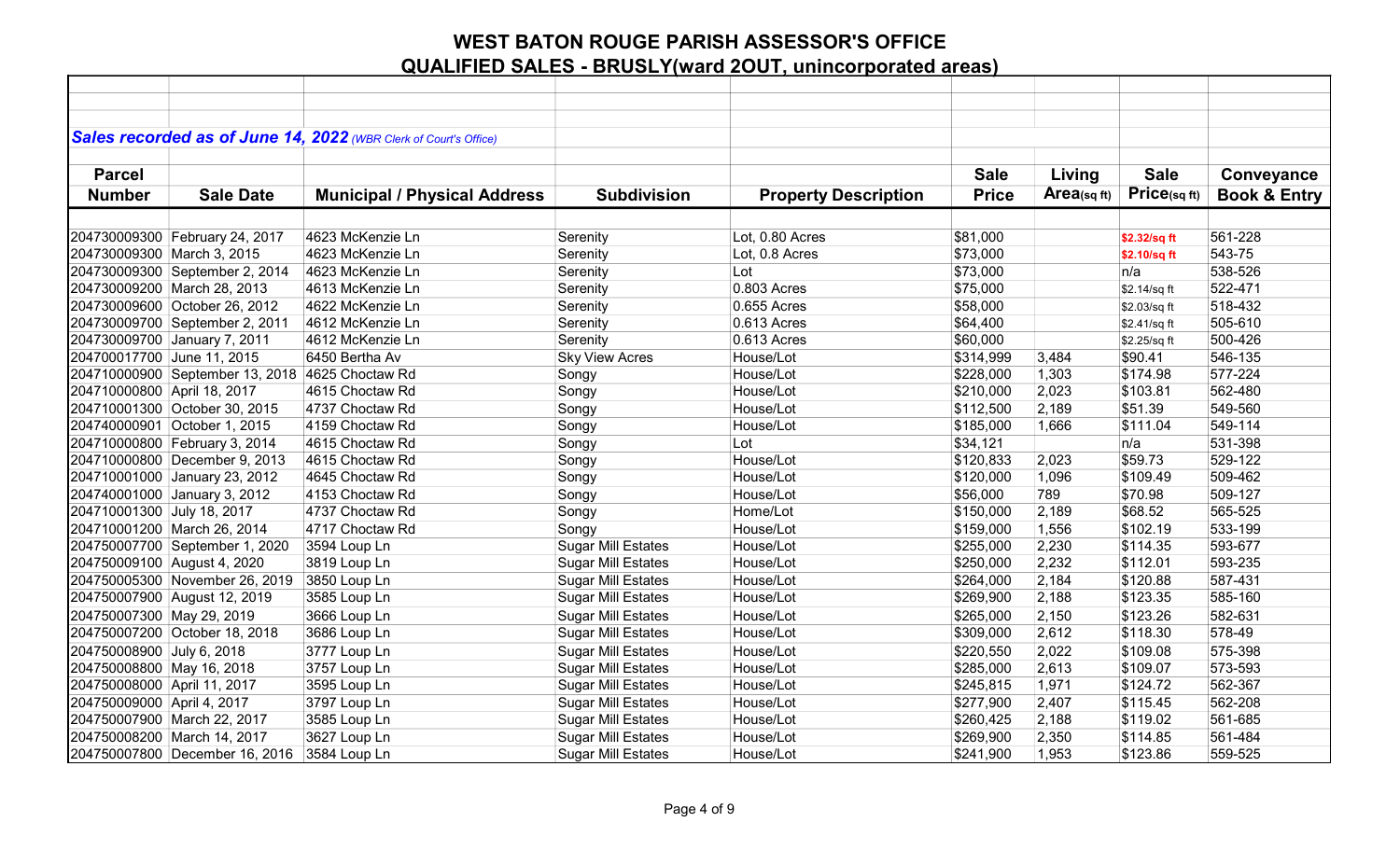|                             |                                              | Sales recorded as of June 14, 2022 (WBR Clerk of Court's Office) |                           |                             |              |            |              |                         |
|-----------------------------|----------------------------------------------|------------------------------------------------------------------|---------------------------|-----------------------------|--------------|------------|--------------|-------------------------|
|                             |                                              |                                                                  |                           |                             |              |            |              |                         |
| <b>Parcel</b>               |                                              |                                                                  |                           |                             | <b>Sale</b>  | Living     | <b>Sale</b>  | Conveyance              |
| <b>Number</b>               | <b>Sale Date</b>                             | <b>Municipal / Physical Address</b>                              | <b>Subdivision</b>        | <b>Property Description</b> | <b>Price</b> | Area(sqft) | Price(sq ft) | <b>Book &amp; Entry</b> |
|                             |                                              |                                                                  |                           |                             |              |            |              |                         |
|                             | 204750007700 December 2, 2016                | 3594 Loup Ln                                                     | <b>Sugar Mill Estates</b> | House/Lot                   | \$261,410    | 2,230      | \$117.22     | 559-157                 |
|                             | 204750008400 October 27, 2016                | 3667 Loup Ln                                                     | <b>Sugar Mill Estates</b> | House/Lot                   | \$273,855    | 2,379      | \$115.11     | 558-381                 |
|                             | 204750008500 October 26, 2016                | 3687 Loup Ln                                                     | <b>Sugar Mill Estates</b> | House/Lot                   | \$288,900    | 2,608      | \$110.77     | 558-367                 |
|                             | 204750008600 September 15, 2016              | 3709 Loup Ln                                                     | <b>Sugar Mill Estates</b> | House/Lot                   | \$290,395    | 2,608      | \$111.35     | 557-328                 |
| 204750008100 June 1, 2016   |                                              | 3609 Loup Ln                                                     | <b>Sugar Mill Estates</b> | House/Lot                   | \$259,500    | 2,249      | \$115.38     | 555-30                  |
|                             | 204750007500 February 29, 2016               | 3626 Loup Ln                                                     | <b>Sugar Mill Estates</b> | House/Lot                   | \$273,900    | 2,368      | \$115.67     | 552-350                 |
|                             | 204750008700 January 13, 2016                | 3739 Loup Ln                                                     | <b>Sugar Mill Estates</b> | House/Lot                   | \$271,740    | 2,434      | \$111.64     | 551-151                 |
|                             | 204750008800 November 20, 2015               | 3757 Loup Ln                                                     | <b>Sugar Mill Estates</b> | House/Lot                   | \$284,900    | 2,613      | \$109.03     | 550-139                 |
|                             | 204750008300 September 18, 2015 3647 Loup Ln |                                                                  | <b>Sugar Mill Estates</b> | House/Lot                   | \$286,900    | 2,522      | \$113.76     | 548-511                 |
|                             | 204750007600 September 10, 2015 3606 Loup Ln |                                                                  | <b>Sugar Mill Estates</b> | House/Lot                   | \$269,900    | 2,387      | \$113.07     | 548-353                 |
| 204750009200 July 2, 2015   |                                              | 3829 Loup Ln                                                     | <b>Sugar Mill Estates</b> | House/Lot                   | \$288,880    | 2,617      | \$110.39     | 546-544                 |
| 204750007400 July 1, 2015   |                                              | 3646 Loup Ln                                                     | <b>Sugar Mill Estates</b> | House/Lot                   | \$261,900    | 2,218      | \$118.08     | 546-501                 |
| 204750006600 April 24, 2015 |                                              | 3810 Loup Ln                                                     | <b>Sugar Mill Estates</b> | House/Lot                   | \$288,880    | 2,612      | \$110.60     | 544-541                 |
| 204750008900 April 10, 2015 |                                              | 3777 Loup Ln                                                     | <b>Sugar Mill Estates</b> | House/Lot                   | \$245,750    | 2,022      | \$121.54     | 544-18                  |
| 204750009400 April 6, 2015  |                                              | 3849 Loup Ln                                                     | <b>Sugar Mill Estates</b> | House/Lot                   | \$282,900    | 2,606      | \$108.56     | 543-640                 |
| 204750006900 April 1, 2015  |                                              | 3758 Loup Ln                                                     | <b>Sugar Mill Estates</b> | House/Lot                   | \$282,900    | 2,603      | \$108.68     | 543-581                 |
| 204750006500 April 1, 2015  |                                              | 3830 Loup Ln                                                     | <b>Sugar Mill Estates</b> | House/Lot                   | \$258,410    | 2,210      | \$116.93     | 543-585                 |
| 204750007300 April 1, 2015  |                                              | 3666 Loup Ln                                                     | <b>Sugar Mill Estates</b> | House/Lot                   | \$249,900    | 2,150      | \$116.23     | 543-596                 |
| 204750007100 March 9, 2015  |                                              | 3718 Loup Ln                                                     | <b>Sugar Mill Estates</b> | House/Lot                   | \$255,900    | 2,210      | \$115.79     | 543-214                 |
|                             | 204750007200 February 20, 2015               | 3686 Loup Ln                                                     | <b>Sugar Mill Estates</b> | House/Lot                   | \$282,900    | 2,612      | \$108.31     | 542-551                 |
|                             | 204750006800 January 9, 2015                 | 3778 Loup Ln                                                     | <b>Sugar Mill Estates</b> | House/Lot                   | \$261,900    | 2,263      | \$115.73     | 541-650                 |
|                             | 204750006700 December 23, 2014               | 3798 Loup Ln                                                     | <b>Sugar Mill Estates</b> | House/Lot                   | \$282,900    | 2,611      | \$108.35     | 541-442                 |
|                             | 204750007000 December 15, 2014               | 3738 Loup Ln                                                     | <b>Sugar Mill Estates</b> | House/Lot                   | \$282,900    | 2,600      | \$108.81     | 541-290                 |
|                             | 204750009300 October 7, 2014                 | 3839 Loup Ln                                                     | <b>Sugar Mill Estates</b> | House/Lot                   | \$286,865    | 2,602      | \$110.25     | 539-486                 |
|                             | 204750009100 October 6, 2014                 | 3819 Loup Ln                                                     | <b>Sugar Mill Estates</b> | House/Lot                   | \$259,850    | 2,232      | \$116.42     | 539-441                 |
|                             | 204750006400 September 2, 2014               | 3840 Loup Ln                                                     | <b>Sugar Mill Estates</b> | House/Lot                   | \$243,900    | 1,976      | \$123.43     | 538-559                 |
| 204750005300 June 30, 2014  |                                              | 3850 Loup Ln                                                     | <b>Sugar Mill Estates</b> | House/Lot                   | \$255,900    | 2,184      | \$117.17     | 537-47                  |
| 204750007300 May 5, 2014    |                                              | 3666 Loup Ln                                                     | <b>Sugar Mill Estates</b> | Lots $(12)$                 | \$564,000    |            | n/a          | 535-278                 |
|                             | 204750006800 December 30, 2013               | Loup Ln                                                          | <b>Sugar Mill Estates</b> | Lots(10)                    | \$470,000    |            | \$47,000/lot | 529-549                 |
|                             | 204750005300 September 6, 2013               | Loup Ln                                                          | <b>Sugar Mill Estates</b> | Lots(10)                    | \$470,000    |            | \$47,000/lot | 526-698                 |
|                             | 203800006300 December 9, 2021                | Choctaw Rd                                                       | <b>Whitetail Crossing</b> | Lot, 2.94 Acres             | \$150,000    |            | \$1.18/sq ft | 606-179                 |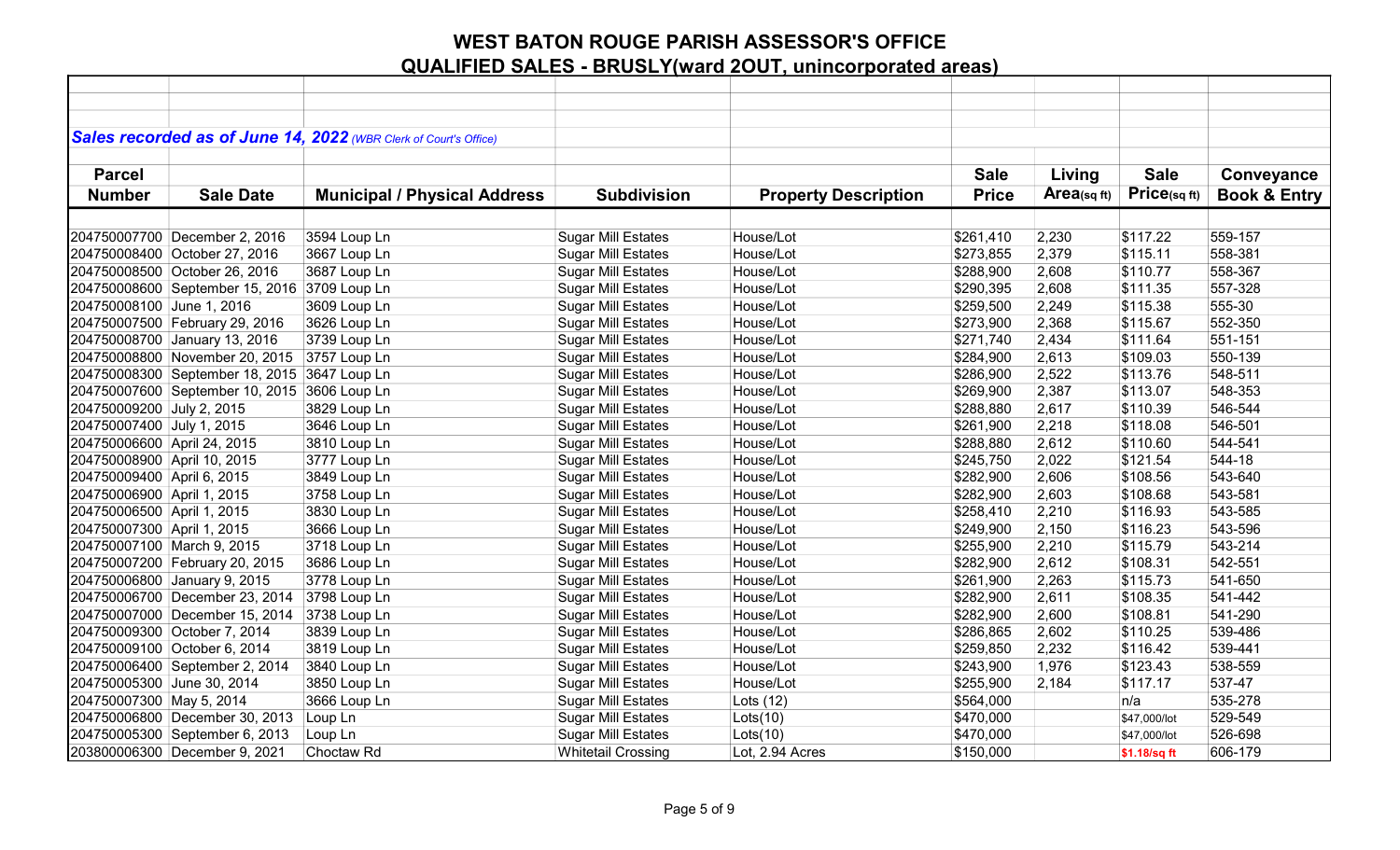|                            |                                            | Sales recorded as of June 14, 2022 (WBR Clerk of Court's Office) |                           |                                   |              |            |               |                         |
|----------------------------|--------------------------------------------|------------------------------------------------------------------|---------------------------|-----------------------------------|--------------|------------|---------------|-------------------------|
|                            |                                            |                                                                  |                           |                                   |              |            |               |                         |
| <b>Parcel</b>              |                                            |                                                                  |                           |                                   | <b>Sale</b>  | Living     | <b>Sale</b>   | Conveyance              |
| <b>Number</b>              | <b>Sale Date</b>                           | <b>Municipal / Physical Address</b>                              | <b>Subdivision</b>        | <b>Property Description</b>       | <b>Price</b> | Area(sqft) | Price(sq ft)  | <b>Book &amp; Entry</b> |
|                            |                                            |                                                                  |                           |                                   |              |            |               |                         |
|                            | 203800006200 December 9, 2021              | Choctaw <sub>Rd</sub>                                            | <b>Whitetail Crossing</b> | Lot, 2.94 Acres                   | \$150,000    |            | \$1.18/sq ft  | 606-182                 |
|                            | 203800007400 December 7, 2021              | Choctaw <sub>Rd</sub>                                            | <b>Whitetail Crossing</b> | Lot, 3.03 Acres                   | \$95,000     |            | \$0.72/sq ft  | 606-135                 |
|                            | 203800007200 October 18, 2021              | Choctaw <sub>Rd</sub>                                            | <b>Whitetail Crossing</b> | Lot, 3.03 Acres                   | \$200,000    |            | \$1.52/sq ft  | 604-619                 |
|                            | 203800006100 October 1, 2021               | Choctaw Rd                                                       | <b>Whitetail Crossing</b> | $Lots(2)$ , 5.86 Acres            | \$380,000    |            | \$1.49/sq ft  | 604-309                 |
|                            | 203800006700 September 27, 2021 Choctaw Rd |                                                                  | <b>Whitetail Crossing</b> | Lot, 2.92 Acres                   | \$165,000    |            | \$1.30/sq ft  | 604-166                 |
|                            | 203800006900 September 10, 2021 Choctaw Rd |                                                                  | <b>Whitetail Crossing</b> | Lot, 3.04 Acres                   | \$165,000    |            | \$1.14/sq ft  | 603-622                 |
|                            | 203800006600 September 10, 2021 Choctaw Rd |                                                                  | <b>Whitetail Crossing</b> | Lot, 2.92 Acres                   | \$165,000    |            | \$1.30/sq ft  | 603-619                 |
|                            | 203800006800 August 20, 2021               | Choctaw <sub>Rd</sub>                                            | <b>Whitetail Crossing</b> | Lot, 3.03 Acres                   | \$150,000    |            | \$1.14/sq ft  | 603-341                 |
| 203800007100 July 30, 2021 |                                            | Choctaw <sub>Rd</sub>                                            | <b>Whitetail Crossing</b> | Lot, 3.03 Acres                   | \$175,000    |            | \$1.33/sq ft  | 602-670                 |
| 203800007300 July 20, 2021 |                                            | Choctaw Rd                                                       | <b>Whitetail Crossing</b> | Lot, 3.03 Acres                   | \$95,000     |            | \$0.72/sq ft  | 602-487                 |
| 203800007000 June 10, 2021 |                                            | Choctaw <sub>Rd</sub>                                            | <b>Whitetail Crossing</b> | Lot, 2.93 Acres                   | \$150,000    |            | \$1.18/sq ft  | 601-492                 |
| 203800006100 June 10, 2021 |                                            | Choctaw <sub>Rd</sub>                                            | <b>Whitetail Crossing</b> | Lots(2), 5.86 Acres               | \$350,000    |            | \$1.38/sq ft  | 601-495                 |
| 203800006500 May 28, 2021  |                                            | Choctaw <sub>Rd</sub>                                            | <b>Whitetail Crossing</b> | Lot, 2.93 Acres                   | \$175,000    |            | \$1.38/sq ft  | 601-215                 |
|                            | 203800006000 March 19, 2021                | Choctaw <sub>Rd</sub>                                            | <b>Whitetail Crossing</b> | Lot 64.71 Acres                   | \$360,000    |            | \$5,563/acre  | 598-674                 |
|                            | 203800005900 March 12, 2021                | Choctaw <sub>Rd</sub>                                            | <b>Whitetail Crossing</b> | Lot 109.49 Acres                  | \$495,000    |            | \$4,520/acre  | 598-501                 |
|                            | 204720000800 March 23, 2022                | 5143 Choctaw Rd                                                  | Woodview                  | Apartment Complex(4 units)        | \$194,500    |            | \$48,625/unit | 609-114                 |
| 204720000100 June 23, 2020 |                                            | 5051 Raymond Labauve Dr                                          | Woodview                  | House/Lot                         | \$150,000    | 2,323      | \$64.57       | 592-67                  |
| 204720000900 June 29, 2018 |                                            | 5145 Choctaw Rd                                                  | Woodview                  | Mobile Home/Lot                   | \$90,000     | 902        | \$99.78       | 575-225                 |
|                            | 204720000400 August 25, 2017               | 5063 Choctaw Rd                                                  | Woodview                  | Mobile Home/Lot                   | \$83,500     | 1,160      | \$71.98       | 567-31                  |
| 204729000100 June 2, 2017  |                                            | 5051 Choctaw Rd                                                  | Woodview                  | House/Lot                         | \$150,000    | 2,323      | \$64.57       | 564-522                 |
|                            | 204720001400 August 28, 2013               | 5277 Choctaw Rd                                                  | Woodview                  | Apt Complex (5 units)             | \$185,000    |            | n/a           | 526-527                 |
|                            | 204720001201 December 2, 2011              | 5243 Choctaw Rd                                                  | Woodview                  | Mobile Home/Lot                   | \$35,000     | 672        | \$52.08       | 508-309                 |
|                            | 204720000400 November 12, 2010             | 5063 Choctaw Rd                                                  | Woodview                  | Lot                               | \$40,000     |            | n/a           | 498-484                 |
| 204720000900 July 11, 2016 |                                            | 5145 Choctaw Rd                                                  | Woodview                  | Mobile Home/Lot                   | \$65,070     | 980        | \$66.40       | 555-641                 |
| 204770005900 June 13, 2022 |                                            | 3288 Red Hat Rd                                                  |                           | House/Lot                         | \$185,900    | 1,346      | \$138.11      | 611-434                 |
| 204770005800 June 1, 2022  |                                            | 3268 Red Hat Rd                                                  | --------------            | House/Lot                         | \$185,900    | 1,346      | \$138.11      | 611-210                 |
| 204770006100 May 16, 2022  |                                            | 3332 Red Hat Rd                                                  |                           | House/Lot                         | \$189,000    | 1,332      | \$141.91      | 610-429                 |
| 204770006200 May 13, 2022  |                                            | 3352 Red Hat Rd                                                  | ----------------          | House/Lot                         | \$192,500    | 1,138      | \$169.19      | 610-426                 |
| 204770006000 May 11, 2022  |                                            | 3322 Red Hat Rd                                                  | ---------------           | House/Lot                         | \$185,900    | 1,338      | \$138.98      | 610-382                 |
|                            | 203000000400 March 24, 2022                | Choctaw Rd(part of Trinity Marine site)                          | --------------            | 83.74 Acres Industrial/Timberland | \$2,000,000  |            | n/a           | 609-142                 |
|                            | 203000000700 March 23, 2022                | Choctaw Rd(part of Trinity Marine site)                          | ---------------           | 208.10 Acres Timberland           | \$700,000    |            | \$3,364/acre  | 608-95                  |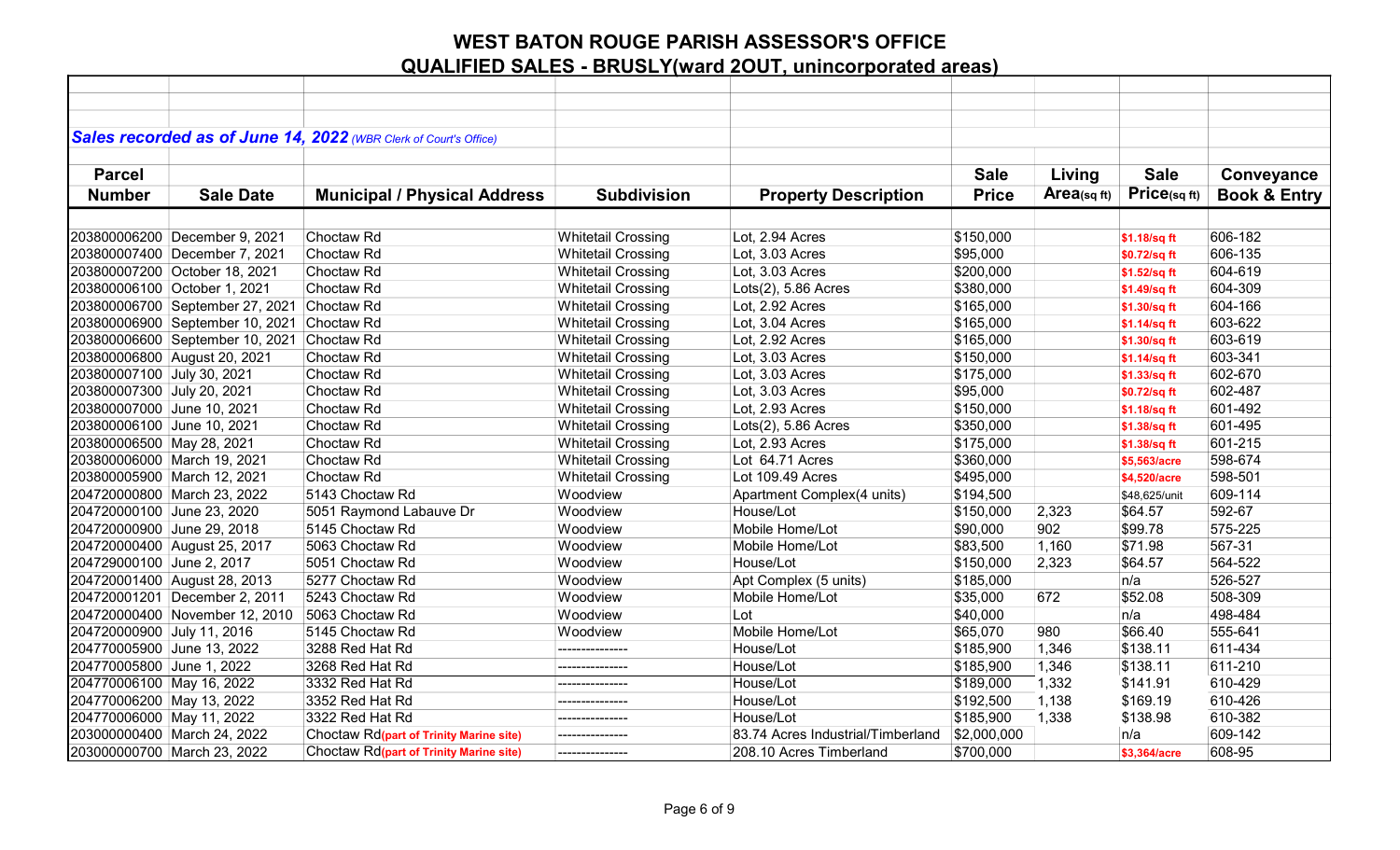|                             |                                 | Sales recorded as of June 14, 2022 (WBR Clerk of Court's Office) |                    |                             |              |                |               |                         |
|-----------------------------|---------------------------------|------------------------------------------------------------------|--------------------|-----------------------------|--------------|----------------|---------------|-------------------------|
|                             |                                 |                                                                  |                    |                             |              |                |               |                         |
| <b>Parcel</b>               |                                 |                                                                  |                    |                             | <b>Sale</b>  | Living         | <b>Sale</b>   | Conveyance              |
| <b>Number</b>               | <b>Sale Date</b>                | <b>Municipal / Physical Address</b>                              | <b>Subdivision</b> | <b>Property Description</b> | <b>Price</b> | $Area$ (sq ft) | Price(sqft)   | <b>Book &amp; Entry</b> |
|                             |                                 |                                                                  |                    |                             |              |                |               |                         |
|                             | 204700004200 March 15, 2022     | Lukeville Ln Extension                                           |                    | 11.83 Acres Timberland      | \$218,000    |                | \$18,428/acre | 608-624                 |
|                             | 203000000400 March 11, 2022     | Choctaw Rd(part of Trinity Marine site)                          | --------------     | 86.93 Acres Timberland      | \$700,000    |                | \$8,052/acre  | 608-532                 |
| 204700004504 March 7, 2022  |                                 | <b>Stonewall Dr Extension</b>                                    | --------------     | Lot 1.0 Acres M/L           | \$30,000     |                | \$0.69/sq ft  | 608-418                 |
|                             | 203000000400 January 3, 2022    | <b>Choctaw Rd</b> (Trinity Marine site)                          | ---------------    | 776 Acres M/L               | \$3,600,000  |                | \$5,563/acre  | 606-647                 |
|                             | 204700001000 September 15, 2021 | 4656 Choctaw Rd                                                  | --------------     | House/Lot                   | \$135,000    | 1,161          | \$116.28      | 603-687                 |
|                             | 204770005600 August 25, 2021    | 3228 Red Hat Rd                                                  | ---------------    | House/Lot                   | \$176,900    | 1,343          | \$131.72      | 603-398                 |
|                             | 204770005700 August 23, 2021    | 3248 Red Hat Rd                                                  | --------------     | House/Lot                   | \$167,900    | 1,343          | \$125.02      | 603-352                 |
|                             | 204770005500 August 13, 2021    | 3196 Red Hat Rd                                                  | --------------     | House/Lot                   | \$167,900    | 1,343          | \$125.02      | 603-161                 |
| 203800001200 July 7, 2021   |                                 | 5351 Choctaw Rd( <b>WSGC Clubhouse</b> )                         | ---------------    | Comm'l Bldg/Lot             | \$200,000    |                | n/a           | 602-258                 |
| 204770005300 June 7, 2021   |                                 | 3156 Red Hat Rd                                                  | ---------------    | House/Lot                   | \$176,900    | 1,343          | \$131.72      | 601-393                 |
| 204770005400 April 29, 2021 |                                 | 3176 Red Hat Rd                                                  | ---------------    | House/Lot                   | \$169,000    | 1,343          | \$125.84      | 600-204                 |
| 204770004700 April 16, 2021 |                                 | 3024 Red Hat Rd                                                  | --------------     | House/Lot                   | \$182,000    | 1,347          | \$135.12      | 599-672                 |
|                             | 204700018500 March 26, 2021     | 6255 Rambin Rd                                                   | ---------------    | House/Lot                   | \$230,000    | 1,764          | \$130.39      | 599-186                 |
|                             | 204770005200 February 18, 2021  | 3136 Red Hat Rd                                                  |                    | House/Lot                   | \$165,900    | 1,337          | \$124.08      | 598-159                 |
|                             | 204770005000 February 4, 2021   | 3084 Red Hat Rd                                                  |                    | House/Lot                   | \$165,900    | 1,344          | \$123.44      | 597-539                 |
|                             | 204770005100 January 21, 2021   | 3116 Red Hat Rd                                                  |                    | House/Lot                   | \$165,900    | 1,345          | \$123.35      | 597-403                 |
|                             | 203800002400 December 2, 2020   | Choctaw Rd                                                       | --------------     | 50 Acres, Timberland        | \$180,000    |                | \$3,600/acre  | 596-242                 |
|                             | 203800000100 November 10, 2020  | Choctaw <sub>Rd</sub>                                            | ---------------    | 270 Acres, Timberland       | \$900,000    |                | \$3,333/acre  | 595-508                 |
|                             | 203700001201 October 7, 2020    | 5260 Ellwood Rd                                                  | ---------------    | Lot, 1.757 Acres            | \$135,000    |                | \$1.77/sq ft  | 594-612                 |
|                             | 203700001202 October 2, 2020    | 5270 Ellwood Rd                                                  | --------------     | Lot, 1.76 Acres             | \$135,000    |                | \$1.76/sq ft  | 594-555                 |
|                             | 203700001203 August 7, 2020     | 5280 Ellwood Rd                                                  | --------------     | Lot 1.757 Acres             | \$135,000    |                | \$1.77/sq ft  | 593-342                 |
| 204740004602 July 30, 2020  |                                 | Rambin Rd                                                        | --------------     | Lot 1.1 Acres               | \$110,000    |                | \$2.30/sq ft  | 593-20                  |
| 204750004200 June 19, 2020  |                                 | 5967 Lukeville Ln Ext                                            | ---------------    | House/Lot                   | \$29,000     | 468            | \$61.97       | 591-693                 |
| 204770004900 June 15, 2020  |                                 | 3064 Red Hat Rd                                                  | ---------------    | House/Lot                   | \$165,900    | 1,334          | \$124.36      | 519-632                 |
| 204770004800 April 15, 2020 |                                 | 3044 Red Hat Rd                                                  |                    | House/Lot                   | \$165,900    | 1,337          | \$124.08      | 590-477                 |
| 203700001204 April 6, 2020  |                                 | 5290 Ellwood Rd                                                  |                    | Lot, 1.757 Acres            | \$130,000    |                | \$1.70/sq ft  | 590-411                 |
|                             | 204770004700 March 16, 2020     | 3024 Red Hat Rd                                                  |                    | House/Lot                   | \$167,900    | 1,347          | \$124.65      | 590-161                 |
|                             | 204700001101 February 20, 2020  | 4666 Choctaw Rd                                                  | ---------------    | House/Lot                   | \$55,000     | 1,092          | \$50.37       | 589-547                 |
|                             |                                 | 204740004301 September 19, 2019 Raymond Labauve Dr               | --------------     | Lot, 0.518 Acres            | \$40,000     |                | \$1.78/sq ft  | 586-105                 |
| 204780002100 July 24, 2019  |                                 | 6252 S River Rd                                                  | ---------------    | Comm'l Bldg/Lot             | \$70,000     |                | n/a           | 584-602                 |
| 204770004600 July 8, 2019   |                                 | Red Hat Ln                                                       | --------------     | Lots(21)                    | \$470,000    |                | \$22,389/lot  | 584-381                 |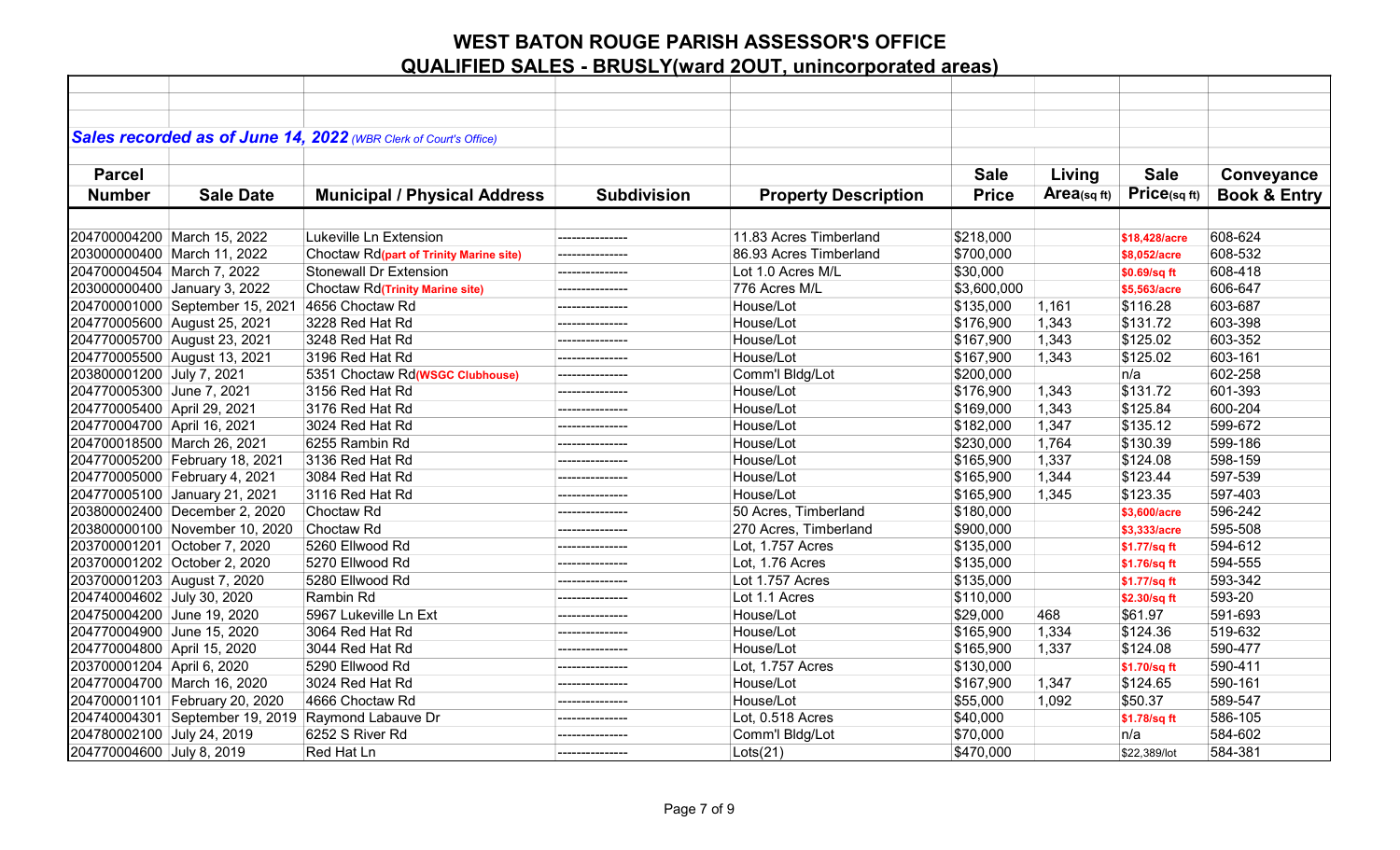|                             |                                                 | Sales recorded as of June 14, 2022 (WBR Clerk of Court's Office) |                    |                                  |              |            |               |                         |
|-----------------------------|-------------------------------------------------|------------------------------------------------------------------|--------------------|----------------------------------|--------------|------------|---------------|-------------------------|
|                             |                                                 |                                                                  |                    |                                  |              |            |               |                         |
| <b>Parcel</b>               |                                                 |                                                                  |                    |                                  | <b>Sale</b>  | Living     | <b>Sale</b>   | Conveyance              |
| <b>Number</b>               | <b>Sale Date</b>                                | <b>Municipal / Physical Address</b>                              | <b>Subdivision</b> | <b>Property Description</b>      | <b>Price</b> | Area(sqft) | Price(sq ft)  | <b>Book &amp; Entry</b> |
|                             |                                                 |                                                                  |                    |                                  |              |            |               |                         |
| 204790004200 May 21, 2019   |                                                 | 3145 Pauls Ln                                                    | --------------     | Apartment Complex(16 units)      | \$800,000    |            | \$50.000/unit | 582-495                 |
|                             | 203700000300 October 17, 2018                   | 5250 Ellwood Rd                                                  | ---------------    | House/Lot                        | \$265,000    | 1,814      | \$146.09      | 578-44                  |
|                             | 204760004800 August 2, 2018                     | 3444 Famco Rd                                                    |                    | Comm'l Bldg/Lot                  | \$170,000    |            | n/a           | 576-171                 |
| 204780001700 June 7, 2018   |                                                 | 2631 Babytown Ln                                                 | --------------     | House/Lot                        | \$80,000     | 816        | \$98.04       | 574-478                 |
| 204700004100 June 4, 2018   |                                                 | 4363 / 4413 Raymond Labauve Dr                                   | --------------     | 13.96 Acres                      | \$316,500    |            | \$22,600/acre | 574-370                 |
| 204700001800 May 29, 2018   |                                                 | 4923 Choctaw Rd                                                  | --------------     | House/Lot                        | \$200,000    | 1,775      | \$112.68      | 574-123                 |
|                             | 204790004000 October 31, 2017                   | 3113 / 3131 / 3145 Pauls Ln                                      | ---------------    | Apartment Complex(16 units)      | \$750,000    |            | \$46,875/unit | 568-573                 |
|                             | 204700019100 October 13, 2017                   | 4489 Raymond Labauve Dr                                          | ---------------    | House / 2.37 Acres               | \$400,000    | 2,701      | \$148.09      | 568-257                 |
| 204700001501 May 17, 2017   |                                                 | Ellwood Rd                                                       |                    | 10.69 Acres                      | \$108,000    |            | \$10,103/acre | 563-689                 |
| 204740004100 May 15, 2017   |                                                 | 4263 Tres Ln                                                     |                    | Lot, 0.833 Acres                 | \$26,000     |            | \$0.71/sq ft  | 563-619                 |
| 204740003400 May 4, 2017    |                                                 | 4207 Tres Ln                                                     | ---------------    | Mobile Home/Lot                  | \$160,000    | 2,092      | \$76.48       | 563-436                 |
| 204790003200 April 13, 2017 |                                                 | 3234 Pauls Ln                                                    | ---------------    | Lot, 0.183 Acres                 | \$10,000     |            | n/a           | 562-420                 |
| 204700001900 April 4, 2017  |                                                 | 4934 Choctaw Rd                                                  | --------------     | House/Lot                        | \$180,000    | 1,206      | \$149.25      | 562-205                 |
|                             | 204700001101 March 23, 2017                     | 4666 Choctaw Rd                                                  | ---------------    | House/Lot                        | \$45,000     | 1,092      | \$41.21       | 562-10                  |
|                             | 204700000900 February 27, 2017                  | 4644 Choctaw Rd                                                  | ---------------    | House/Lot                        | \$153,000    | 1,444      | \$105.96      | 561-255                 |
| 204700001300 June 29, 2016  |                                                 | 4720 Choctaw Rd                                                  | ---------------    | Mobile Home/Lot                  | \$38,500     |            | n/a           | 555-480                 |
|                             | 204790001000 February 11, 2016                  | 2919 Red Hat Rd                                                  |                    | Lot, 0.769 Acres                 | \$11,000     |            | \$0.33/sq ft  | 552-130                 |
| 204770000400 May 14, 2015   |                                                 | 6448 Hwy 1 S                                                     | ---------------    | House/Lot                        | \$270,000    | 2,002      | \$134.87      | 545-197                 |
| 204770000700 May 6, 2015    |                                                 | 3342 Red Hat Rd                                                  | ---------------    | 14.8 Acres                       | \$300,000    |            | \$20,270/acre | 545-62                  |
| 204720002500 April 21, 2015 |                                                 | 5268 Choctaw Rd                                                  | ---------------    | 0.375 Acres                      | \$30,000     |            | n/a           | 544-294                 |
| 204790004000 April 21, 2015 |                                                 | 3113 / 3131 / 3145 Pauls Ln                                      | ---------------    | 16 Unit Apt. Complex, 0.60 Acres | \$595,000    |            | \$37,187/unit | 544-308                 |
|                             | 202900000200 January 30, 2015                   |                                                                  | ---------------    | 1,171 Acres, Timberland          | \$2,182,600  |            | \$1,864/acre  | 542-273                 |
|                             | 204730005800 October 15, 2014                   | 4923 Michelle Av                                                 | --------------     | Mobile Home/Lot                  | \$60,000     | 1,960      | \$30.61       | 540-21                  |
|                             | 204700003000 September 12, 2014                 | 5050 Raymond Labauve Dr                                          | ---------------    | House/4.75 Acres                 | \$395,000    | 3,199      | \$123.48      | 539-129                 |
| 204780002900 April 25, 2014 |                                                 | 2646 Billups Ln                                                  | ---------------    | Lot                              | \$20,000     |            | n/a           | 535-78                  |
|                             | 204770000600 January 30, 2014                   | 6311 Hwy 1 S(Fred's Super Dollar)                                |                    | Comm'l Bldg/Lot                  | \$2,332,400  |            |               | 531-293                 |
|                             | 204770000700 September 26, 2013 3342 Red Hat Rd |                                                                  |                    | 14.8 Acres                       | \$300,000    |            | \$20,270/acre | 527-415                 |
|                             | 203800002800 August 23, 2013                    | Choctaw Rd(Due W of WestSide GC)                                 | ---------------    | 65.0 Acres(m/l), Ag Land         | \$322,322    |            | \$4,960/acre  | 526-480                 |
| 204770000600 June 5, 2013   |                                                 | 6311 Hwy 1 S(Fred's Super Dollar)                                | ---------------    | 2.46 Acres                       | \$444,000    |            | \$4.14/sq ft  | 524-634                 |
|                             | 204740002300 November 21, 2011                  | 4039 Choctaw Rd                                                  | ---------------    | Lot                              | \$69,000     |            | n/a           | 508-40                  |
|                             | 204700019100 October 14, 2011                   | 4489 Raymond Labauve Dr                                          | ---------------    | House/Lot                        | \$319,000    | 2,701      | \$118.10      | 506-663                 |